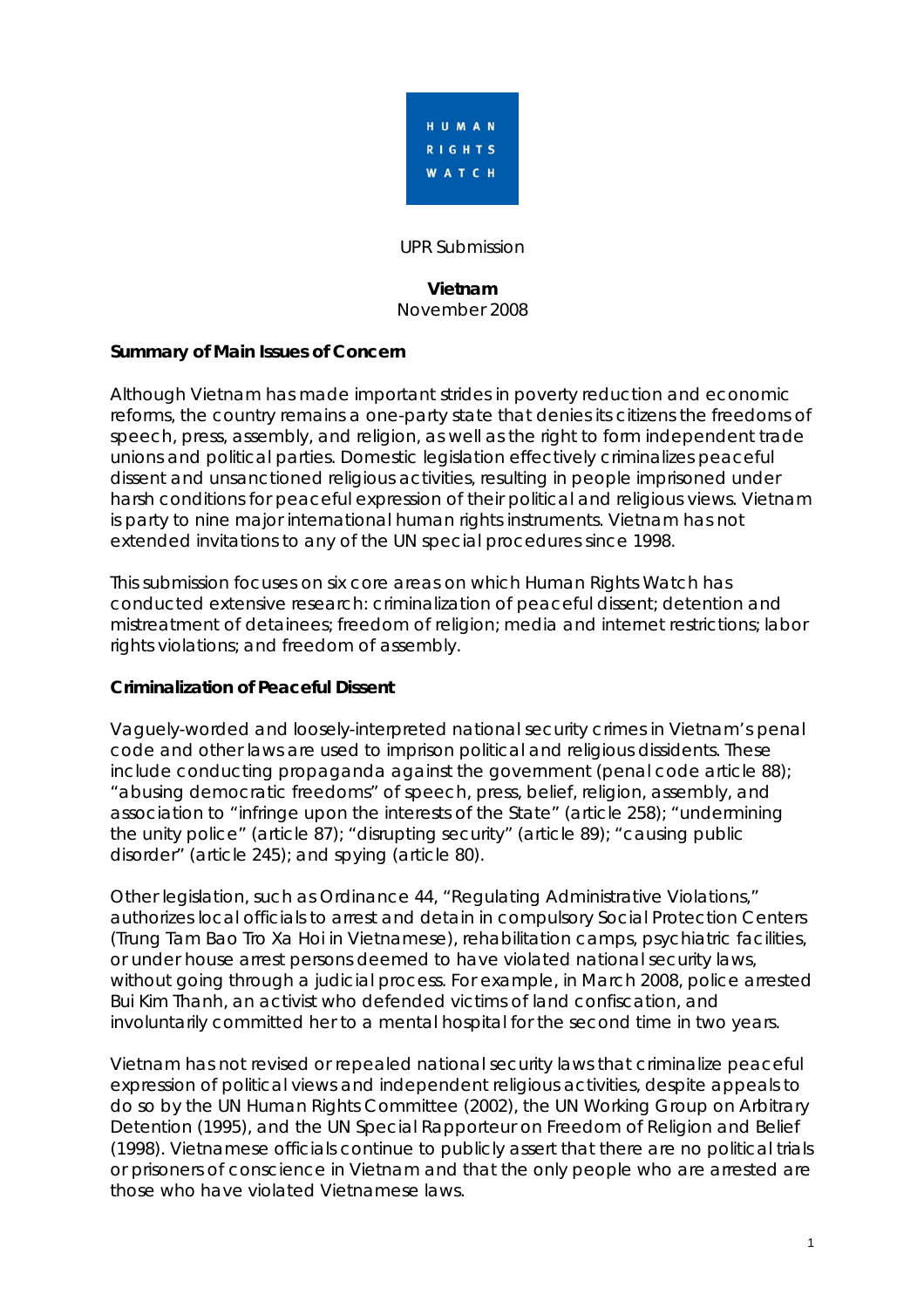#### **Detention and Mistreatment of Detainees**

Vietnam has more than 400 political and religious prisoners. They include those who refuse to join state-controlled churches, members of opposition political parties, human rights defenders, independent trade union activists, cyber-dissidents, journalists, and land rights activists. Human Rights Watch has compiled compelling evidence of torture and ill-treatment of political and religious prisoners, including beatings and electric shock, and punitive placement of prisoners in solitary confinement in dark, cramped, and unsanitary cells.

Police are also authorized to arrest and detain people without warrants in Social Protection Centers when they are deemed to be "social evils," including street children, sex workers, trafficking victims, and street peddlers. Such detainees are also subject to harsh treatment and physical abuse. For example, in 2006 Human Rights Watch has documented serious mistreatment of street children arbitrarily detained at Dong Dau Social Protection Center near Hanoi—including instances of corporal punishment, collective punishment, placement in isolation, deprivation of food and medical treatment, and denial of family contact.

## **Freedom of Religion**

As a result of international pressure regarding its violation of religious freedom, since 2004 Vietnam has released a handful of religious prisoners and implemented some reforms, such as directives that expedite church registration requirements and forbid forced recantations of faith. However, Vietnam's 2004 Ordinance on Beliefs and Religions requires that all religious groups register with the government and bans any religious activity deemed to cause public disorder, harm national security and national unity, or "sow divisions." Those groups that do not join one of the officiallyauthorized religious organizations whose governing boards are under the control of the government are considered illegal. Authorities harass and arrest church leaders campaigning for rights or choosing not to affiliate with state-controlled religious oversight committees. Some examples include:

- For decades, Buddhist monk Thich Quang Do, now Supreme Patriarch of the banned Unified Buddhist Church of Vietnam, has either been in prison, internal exile, or under house arrest for publicly protesting government policies.
- Five ethnic Khmer Buddhist monks were imprisoned in Soc Trang province in 2007 after participating in a peaceful protest in 2007 calling for greater religious freedom. On June 28, ethnic Khmer monk Tim Sakhorn was released from one year's imprisonment in An Giang province. Although a recognized citizen of Cambodia, Vietnamese authorities have prohibited him from returning to Cambodia since his release by placing him under constant police surveillance.
- Authorities beat and arrest ethnic minority Christians in remote areas, such as Montagnards, for refusing to join state-sanctioned church organizations, protesting land confiscation, making contact with relatives or Montagnard groups abroad, or trying to seek political asylum in Cambodia. In April 2008, Montagnard Christian Y Ben Hdok was beaten to death while in police custody in Dak Lak after other Montagnards in his district tried to flee to Cambodia to seek political asylum.

#### **Media and Internet Restrictions**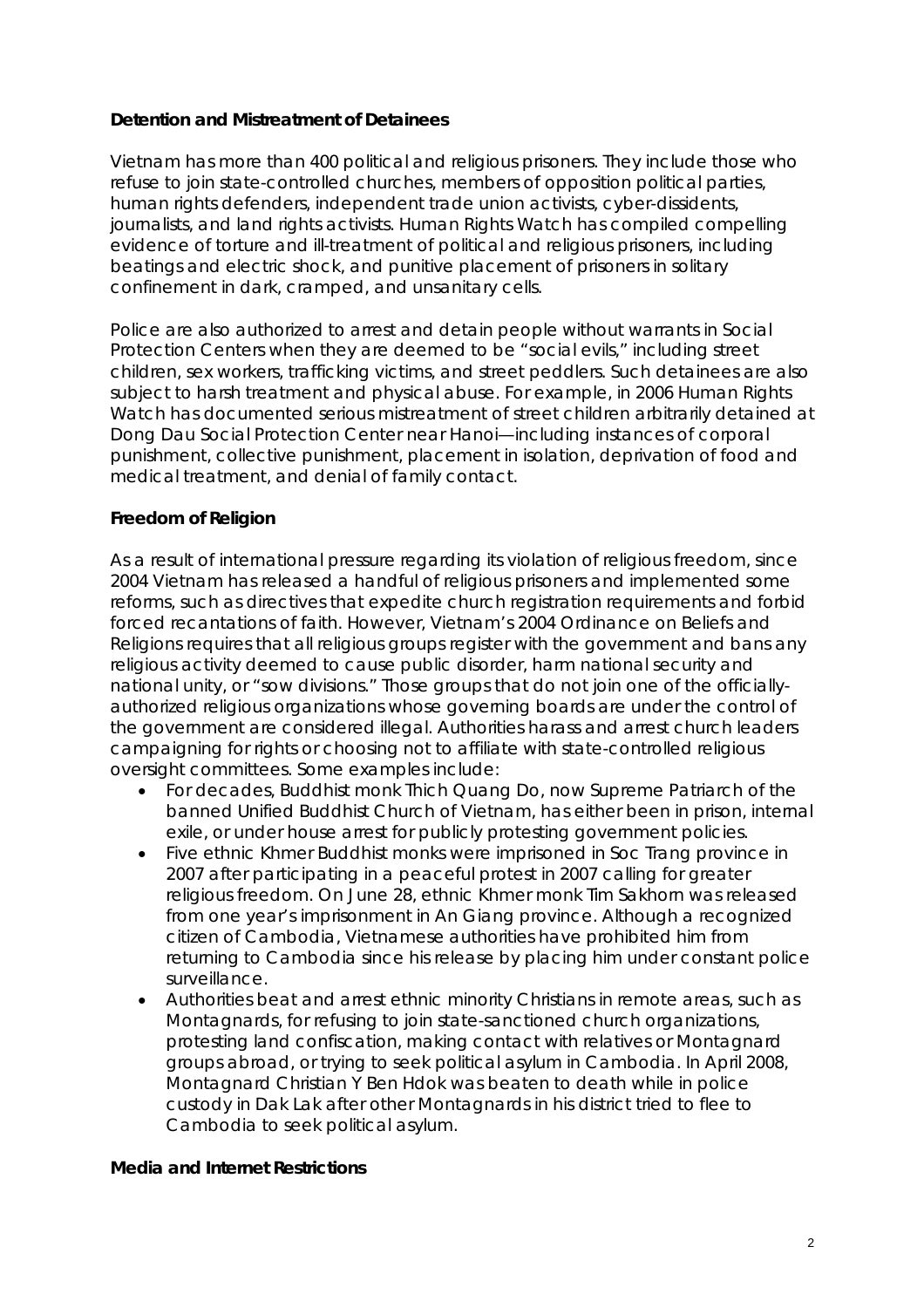The Vietnamese government strictly controls the media. Criminal penalties apply to authors, publications, websites, and internet users that disseminate information that in the eyes of the leadership opposes the government, threatens national security, reveals state secrets, or promotes "reactionary" ideas. The government controls internet use by monitoring online activity, harassing and arresting cyber-dissidents, and blocking websites covering human rights, religious freedom, democracy groups, and independent media. Instances of cyber-dissidents and journalists sentenced to prison in 2008 include:

- In July 2008, the Kien Giang People's Court upheld a five year prison sentence for internet reporter and land rights activist Truong Minh Duc, a member of *Dang Vi Dan* (Vietnam Populist Party), for "abusing democratic freedoms."
- In September 2008, prominent internet writer and democracy activist Nguyen Hoang Hai (or Dieu Cay), was sentenced to 30 months in prison.
- In October 2008, the Hanoi People's Court sentenced two reporters from state-controlled newspapers, Nguyen Viet Chien and Nguyen Van Hai, to twoyears imprisonment and two year's "re-education," respectively, for "abusing democratic freedoms" after they exposed a major corruption scandal in 2005.

## **Freedom of Association and Labor Rights**

The government bans all political parties, unions, and human rights organizations that are independent of the government or the Party. Decree 88 provides for strict government control of associations, which effectively serve as agencies of government ministries or the Vietnamese Communist Party. Vietnamese workers are forbidden from organizing unions independent of the government-controlled labor confederation. Government regulations impose fines on workers who participate in "illegal" strikes not approved by the government, enable local officials to force striking workers back to work, and ban strikes in 54 "strategic" sectors. Activists who announced formation of independent trade unions in Vietnam were arrested, imprisoned, harassed, intimidated, and "disappeared," with at least 10 members of independent trade unions arrested since 2006. The whereabouts of Le Tri Tue, one of the founders of the Independent Workers' Union, remain unknown since his "disappearance" in May 2007.

#### **Freedom of Assembly**

Decree 38 bans public gatherings in front of places where government, party, and international conferences are held, and requires organizers of public gatherings to apply for and obtain government permission in advance. The government has forcefully dispersed peaceful public protests over land confiscation, corruption, religious persecution, and confiscation of church property. Instances include:

- In September 2008, police used tear gas and electric batons to disband prayer vigils conducted by thousands of Catholics in Hanoi calling for return of government confiscated church property. Authorities detained both protesters as well as journalists covering the vigils, and bulldozed properties considered sacred to Vietnamese Catholics.
- In February 2008, police used dogs and electric batons to break up a land rights protest by ethnic Khmer farmers in An Giang province, injuring several protesters and arresting two women on charges of causing public disorder.
- In 2001, 2004, and 2008, police and soldiers forcibly dispersed Montagnard Christians demonstrating in the Central highlands, arresting hundreds of Montagnards for their involvement in the protests and killing as many as 10 Montagnards during a protest in April 2004.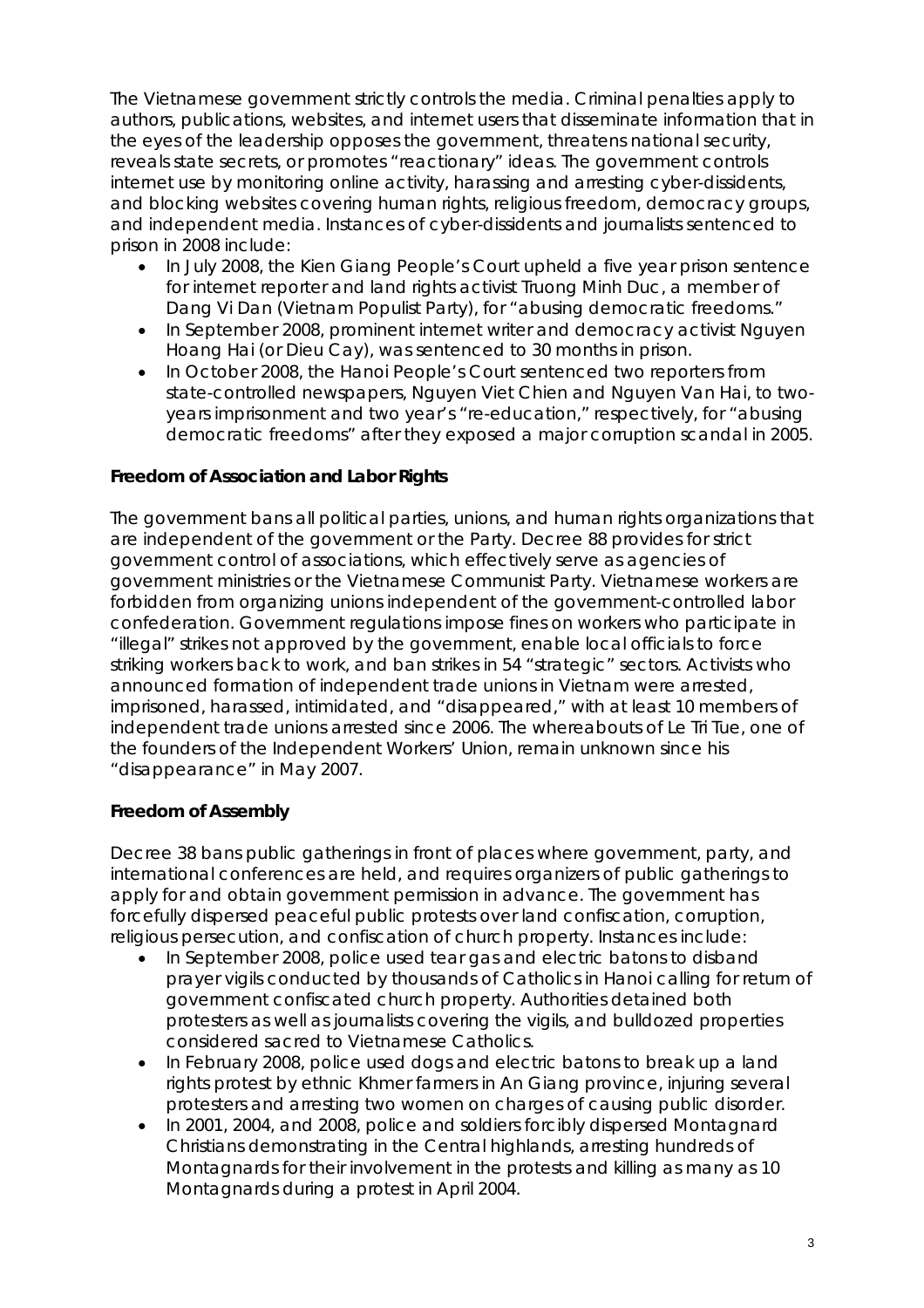# **Human Rights Watch's Recommendations**

*Regarding criminalization of peaceful dissent, the Vietnamese government should:* 

- Amend or repeal provisions in the Ordinance on Religion, penal code, and other domestic laws that criminalize peaceful dissent and certain religious activities on the basis of imprecisely defined "national security" crimes, including penal code articles 80, 87, 88, 89, 245, and 258.
- Repeal Ordinance 44, which authorizes administrative detention, house arrest, or detention in Social Protection Centers and psychiatric facilities for two year renewable periods, without trial, for individuals deemed to have violated national security laws.

## *Regarding detention and mistreatment of detainees, the Vietnamese government should:*

- Immediately release and exonerate all people imprisoned, detained, or placed under house arrest, administrative detention, or involuntary commitment to mental hospitals or Social Protection Centers for the peaceful expression of political or religious beliefs.
- Investigate allegations of physical abuse and corporal punishment of children in police detention and government detention facilities, including Social Protection Centers; enforce the absolute prohibition on such abuses of children by police, security officials, staff and other detainees; and end the practice of arbitrary arrests, roundups, and detention of street children and others in Social Protection centers, and ensure that any detentions are in full compliance with both the ICCPR and CRC.
- Provide unrestricted access to UN human rights officials to all regions, including the central and northern highlands, where they should be allowed to conduct confidential interviews in individual homes, pagodas, prisons, police stations, Social Protection Centers, rehabilitation camps, mental institutions and other places where political and religious dissidents are detained or imprisoned.

# *Regarding freedom of religion, the Vietnamese government should:*

- Allow independent religious organizations to freely conduct peaceful religious activities in accordance with international legal standards. End the restrictions on peaceful gatherings or activities by religious groups that are not registered with the government, pressure to join government-authorized churches, and abusive police surveillance and harassment of religious leaders and followers. Allow these religious organizations to obtain legal status and operate independently of already-registered religious organizations if they choose to do so.
- Cease repression of ethnic minority Christians in the Northern and Central Highlands and ethnic Khmer Buddhists in the Mekong Delta, and allow independent NGOs, UN officials, and international observers to freely monitor conditions in these areas.

# *Regarding controls over freedom of expression and the internet, the Vietnamese government should:*

- Bring press laws into compliance with Article 19 of the ICCPR.
- Authorize the publication of independent, privately-run newspapers and magazines.
- Remove filtering, surveillance, and other restrictions on internet usage and release people imprisoned for peaceful dissemination of their views over the internet.